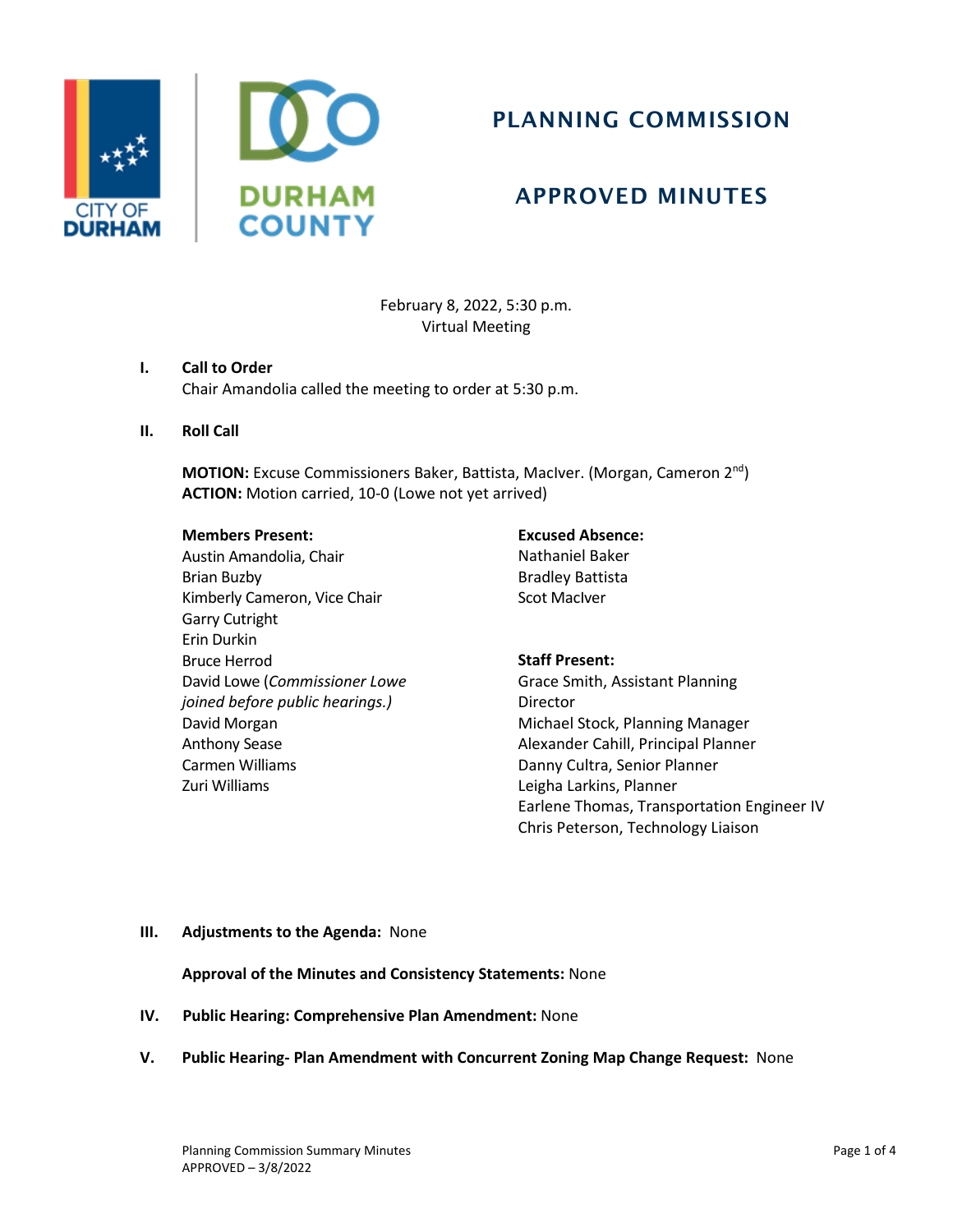## **VI. Public Hearing: Zoning Map Change Request:**

### a. **1110 Old Oxford Road (Z2000009)**

**Zoning Map Change Request:** Residential Suburban-20 (RS-20) to Commercial General with a Development Plan (CG(D))

**Staff Report:** Leigha Larkins presented 1110 Old Oxford Road (Z2000009)

**Public Hearing:** Chair Amandolia opened the public hearing. The applicant spoke in support. Seven spoke in opposition. Chair Amandolia closed the public hearing.

**Commission Discussion:** The discussion centered on the lack of engagement with the Bragtown community for this application and the neighboring Z1900055 Oxford Commercial case yet to be heard. The goal was to hear both cases at the same meeting.

**MOTION:** Recommend continuance to May 10, 2022 of Z2000009 (Buzby, Cutright  $2^{nd}$ **ACTION:** Motion carried, 11-0

b. **Triangle Veterinary Clinic (Z2100004)**

**Zoning Map Change Request:** Commercial Neighborhood (CN) and Residential Suburban – 10 (RS-10) to Commercial

**Staff Report:** Leigha Larkins presented Triangle Veterinary Clinic (Z2100004)

**Public Hearing:** Chair Amandolia opened the public hearing. The applicant and three others spoke in support. Three spoke in opposition. Chair Amandolia closed the public hearing.

**Commission Discussion:** The discussion centered on uses proposed for the site, the development history, the intent of the CN district, aspects of the proposed development, and additional commitments. The applicant proffered that there would be no temporary construction access points and that existing access points would be utilized.

**MOTION:** Recommend approval of Z2100004 (Morgan, Buzby 2<sup>nd</sup>) **ACTION:** Motion carried, 8-3 (Buzby, Sease, C. Williams voting no)

**Consistency Statement:** Except for the Future Land Use Designation, the Planning Commission determines that this request is consistent with the *Comprehensive Plan* and other adopted ordinances and policies. If the request is approved, the FLUM designation shall be amended to maintain consistency. Staff recommends a designation of Commercial. The Commission believes the request is reasonable and in the public interest and recommends approval based on comments received at the public hearing and the information in the staff report.

## c. **Angier Avenue Apartments (Z2100005)**

**Zoning Map Change Request:** Residential Suburban – Multifamily with a Development Plan (RS-M(D)) and Residential Suburban – 20 (RS-20), with a Falls/Jordan Lake Watershed Protection District-B (F/J-B) to Residential Suburban – Multifamily with a Development Plan (RS-M(D)) with a Falls/Jordan Lake Watershed Protection District-B (F/J-B).

**Staff Report:** Michael Stock presented Angier Avenue Apartments (Z2100005)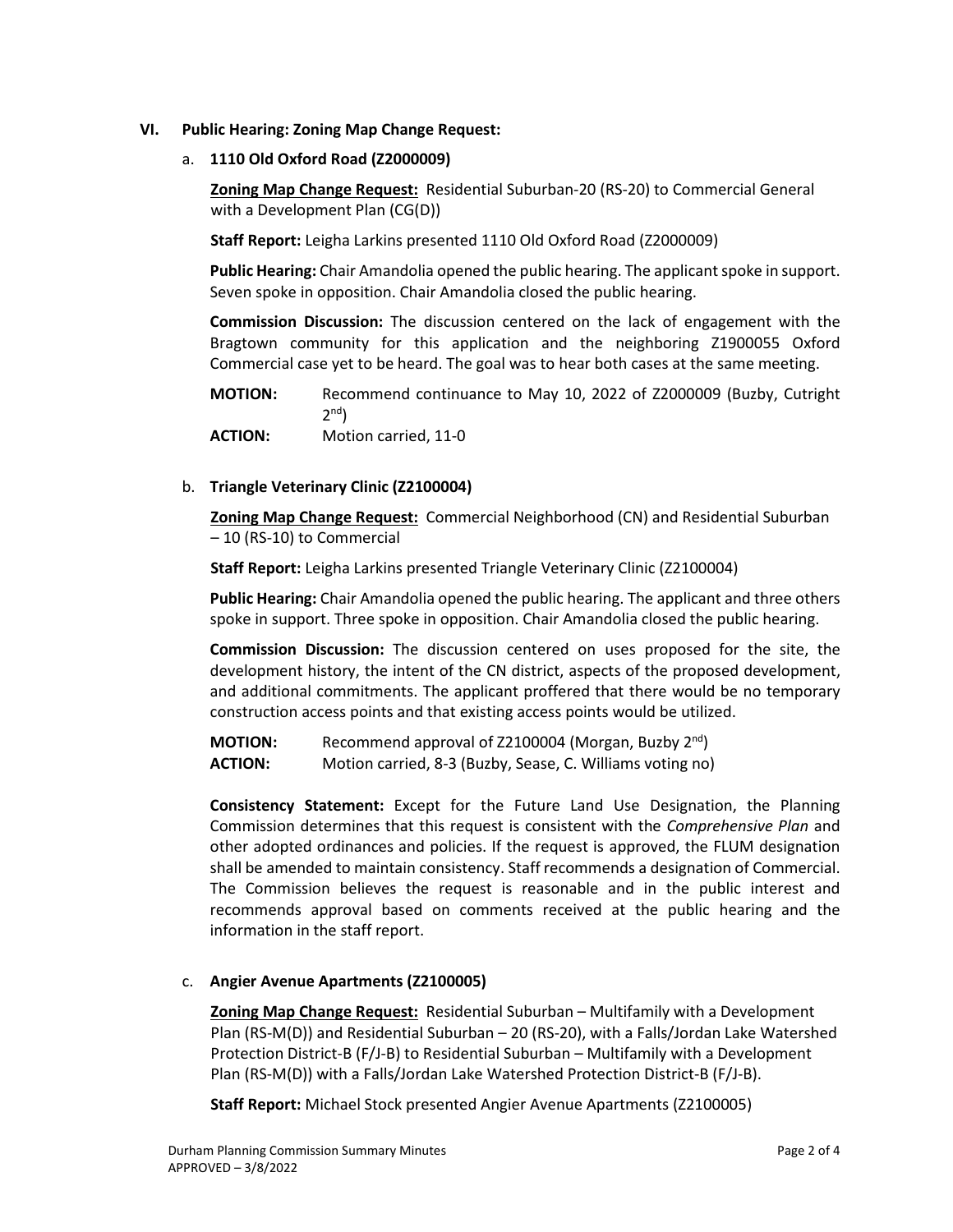**Public Hearing:** Chair Amandolia opened the public hearing. The applicant spoke in support. No one spoke in opposition. Chair Amandolia closed the public hearing.

**Commission Discussion:** The discussion centered on affordability, traffic, connectivity through the site, and impact on neighboring community. The applicant proffered donations to the affordable housing fund and Durham Public Schools.

| <b>MOTION:</b> | Recommend approval of Z2100005 (Morgan, Cutright 2 <sup>nd</sup> ) |
|----------------|--------------------------------------------------------------------|
| <b>ACTION:</b> | Motion carried, 1-10 (Harrod voting yes)                           |

**Consistency Statement:** The Planning Commission finds that the ordinance request is not consistent with the adopted *Comprehensive Plan.* The Commission believes the request is not reasonable and in the public interest and recommends denial based on comments received at the public hearing and the information in the staff report.

### d. **Cedar Trace (Z2100015)**

**Zoning Map Change Request:** Residential Suburban-8 (RS-8) with a Falls/Jordan Lake Watershed Overlay District-B (F/J-B) to Residential Suburban – Multifamily with a Development Plan (RS-M(D)) with a Falls/Jordan Lake Watershed Overlay District-B (F/J-B).

**Staff Report:** Michael Stock presented Cedar Trace (Z2100015)

**Public Hearing:** Chair Amandolia opened the public hearing. The applicant and one spoke in support. No one spoke in opposition. Chair Amandolia closed the public hearing.

**Commission Discussion:** The discussion centered on the Low Income Housing Tax Credit project and clarification of the households to be served by the proposed development. Clarification to a commitment was made to stipulate 100% of the units would be affordable to 80% AMI or les, with an average of 60% AMI or less.

**MOTION:** Recommend approval of Z2100015 (Morgan, C. Williams 2<sup>nd</sup>) **ACTION:** Motion carried, 11-0

**Consistency Statement:** Except for the Future Land Use Designation, the Planning Commission determines that this request is consistent with the *Comprehensive Plan* and other adopted ordinances and policies. If the request is approved, the FLUM designation shall be amended to maintain consistency. Staff recommends a designation of Medium Density Residential. The Commission believes the request is reasonable and in the public interest and recommends approval based on comments received at the public hearing and the information in the staff report.

#### **VII. Public Hearing: Text Amendment** - None

#### **VIII. Old Business** - None

#### **IX. New Business**

- a. Two doodle polls
	- i. Reschedule November meeting date
	- ii. Next retreat

#### **X. Adjournment**